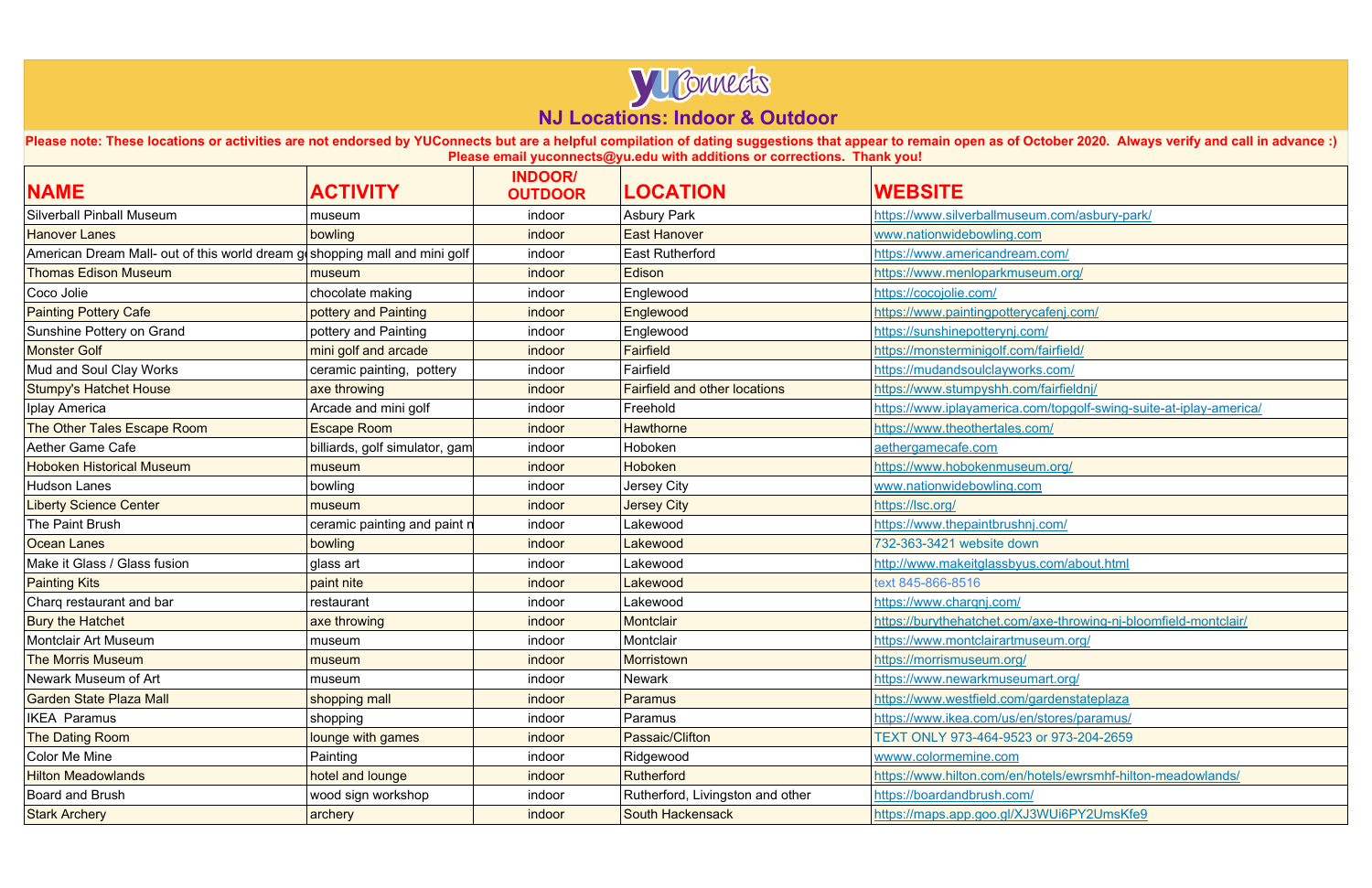

**Please note: These locations or activities are not endorsed by YUConnects but are a helpful compilation of dating suggestions that appear to remain open as of October 2020. Always verify and call in advance :) Please email yuconnects@yu.edu with additions or corrections. Thank you!**

| https://www.pplteaneck.com/                                                                                 |
|-------------------------------------------------------------------------------------------------------------|
| https://bogotagolfcenter.com/                                                                               |
| https://mochableu.com/                                                                                      |
| http://www.njahof.org/                                                                                      |
| https://libertyhall.kean.edu/                                                                               |
| https://www.bowlero.com/location/bowlero-wallington                                                         |
| https://topgolf.com/us/edison/                                                                              |
| https://www.marriott.com/hotels/travel/ewrhb-w-hoboken/                                                     |
| https://docs.google.<br>com/forms/d/e/1FAIpQLSeQIzul1X_D7B2ts8iq4zQR0M0kNZMFbKY_6iKWhjrlZF<br>qemw/viewform |
| https://www.morven.org/                                                                                     |
| https://apboardwalk.com/                                                                                    |
| https://www.yelp.com/biz_photos/coopers-pond-park-bergenfield?select=_bISwT5                                |
| https://stonyhillfarms.com/                                                                                 |
| https://www.visitnj.org/nj/deal/beaches                                                                     |
| https://rutgersgardens.rutgers.edu/                                                                         |
| http://www.giamaresefarm.com/                                                                               |
| https://www.njpalisades.org/allisonPark.html                                                                |
| https://www.state.nj.us/dep/parksandforests/parks/allaire.html                                              |
| https://www.njpalisades.org/fortlee.html                                                                    |
| https://www.hamiltonnj.com/SayenGardens                                                                     |
| https://sites.google.com/hobokencoveboathouse.org/hccb/home                                                 |
| https://www.nj.gov/dep/parksandforests/parks/liberty.html                                                   |
| https://www.njsea.com/parks-and-trails/                                                                     |
| https://www.co.bergen.nj.us/parks-recreation-areas/ramapo-valley-county-reserva                             |
| https://www.state.nj.us/dep/parksandforests/parks/monbat.html                                               |
| https://www.rutgers.edu/                                                                                    |
| https://www.co.bergen.nj.us/parks-recreation-areas/van-saun-county-park                                     |
| www.monsterminigolf.com                                                                                     |
| https://www.nps.gov/pagr/index.htm                                                                          |
| https://philadelphiazoo.org/                                                                                |
|                                                                                                             |

| <b>NAME</b>                                            | <b>ACTIVITY</b>            | <b>INDOOR/</b><br><b>OUTDOOR</b> | <b>LOCATION</b>                                                      | <b>WEBSITE</b>                                                                                              |  |
|--------------------------------------------------------|----------------------------|----------------------------------|----------------------------------------------------------------------|-------------------------------------------------------------------------------------------------------------|--|
| Pottery Paint and Love                                 | Pottery and Painting       | indoor                           | <b>Teaneck</b>                                                       | https://www.pplteaneck.com/                                                                                 |  |
| <b>Bogota Golf and Sports Center</b>                   | mini golf and batting cage | indoor                           | <b>Teaneck</b>                                                       | https://bogotagolfcenter.com/                                                                               |  |
| Mocha Bleu                                             | restaurant                 | indoor                           | <b>Teaneck</b>                                                       | https://mochableu.com/                                                                                      |  |
| <b>Aviation Hall of Fame</b>                           | museum                     | indoor                           | <b>Teterboro</b>                                                     | http://www.njahof.org/                                                                                      |  |
| Liberty Hall Museum                                    | museum                     | indoor                           | <b>Union</b>                                                         | https://libertyhall.kean.edu/                                                                               |  |
| <b>Bowlero AMF Wallington Lanes</b>                    | bowling                    | indoor                           | Wallington                                                           | https://www.bowlero.com/location/bowlero-wallington                                                         |  |
| <b>Top Golf</b>                                        | golf range and lounge      | indoor and outdoor               | Edison                                                               | https://topgolf.com/us/edison/                                                                              |  |
| <b>W</b> Hotel                                         | Hotel, lounge and grounds  | indoor and outdoor               | Hoboken                                                              | https://www.marriott.com/hotels/travel/ewrhb-w-hoboken/                                                     |  |
| Dating activities Gemach with Games                    | outdoors                   | indoor and outdoor               | Lakewood                                                             | https://docs.google.<br>com/forms/d/e/1FAIpQLSeQIzul1X_D7B2ts8iq4zQR0M0kNZMFbKY_6iKWhjrlZF<br>gemw/viewform |  |
| <b>Morven Gardens</b>                                  | museum and gardens         | indoor and outdoor               | Princeton                                                            | https://www.morven.org/                                                                                     |  |
| Asbury Boardwalk                                       | boardwalk                  | outdoor                          | <b>Asbury Park</b>                                                   | https://apboardwalk.com/                                                                                    |  |
| <b>Cooper Pond</b>                                     | park                       | outdoor                          | Bergenfield                                                          | https://www.yelp.com/biz_photos/coopers-pond-park-bergenfield?select=_bISwT5                                |  |
| Stony Hill Farms                                       | <b>Fruit Picking</b>       | outdoor                          | Chester                                                              | https://stonyhillfarms.com/                                                                                 |  |
| <b>Boardwalk</b>                                       | boardwalk                  | outdoor                          | <b>Deal</b>                                                          | https://www.visitnj.org/nj/deal/beaches                                                                     |  |
| <b>Rutgers Gardens</b>                                 | gardens                    | outdoor                          | <b>East Brunswick</b>                                                | https://rutgersgardens.rutgers.edu/                                                                         |  |
| Giamarese farms                                        | <b>Fruit picking</b>       | outdoor                          | <b>East Brunswick</b>                                                | http://www.giamaresefarm.com/                                                                               |  |
| Allison Park in Englewood Cliffs, NJ (small park) park |                            | outdoor                          | Englewood Cliffs                                                     | https://www.njpalisades.org/allisonPark.html                                                                |  |
| <b>Allaire State Park</b>                              | park                       | outdoor                          | Farmingdale                                                          | https://www.state.nj.us/dep/parksandforests/parks/allaire.html                                              |  |
| Fort Lee Historic Park                                 | park                       | outdoor                          | Fort Lee                                                             | https://www.njpalisades.org/fortlee.html                                                                    |  |
| <b>Sayen Gardens</b>                                   | gardens                    | outdoor                          | <b>Hamilton Square</b>                                               | https://www.hamiltonnj.com/SayenGardens                                                                     |  |
| Hoboken Cove Boathouse                                 | boating                    | outdoor                          | Hoboken                                                              | https://sites.google.com/hobokencoveboathouse.org/hccb/home                                                 |  |
| <b>Liberty State Park</b>                              | park                       | outdoor                          | <b>Jersey City</b>                                                   | https://www.nj.gov/dep/parksandforests/parks/liberty.html                                                   |  |
| Richard W. DeKorte Park                                | park and hiking            | outdoor                          | Lyndhurst                                                            | https://www.njsea.com/parks-and-trails/                                                                     |  |
| <b>Ramapo Reservation</b>                              | park                       | outdoor                          | Mahwah                                                               | https://www.co.bergen.nj.us/parks-recreation-areas/ramapo-valley-county-reserva                             |  |
| Monmouth Battlefield State Park                        | park                       | outdoor                          | Manalapan                                                            | https://www.state.nj.us/dep/parksandforests/parks/monbat.html                                               |  |
| <b>Rutgers Campus</b>                                  | walking                    | outdoor                          | <b>New Brunswick</b>                                                 | https://www.rutgers.edu/                                                                                    |  |
| Van Saun Park                                          | park                       | outdoor                          | Paramus                                                              | https://www.co.bergen.nj.us/parks-recreation-areas/van-saun-county-park                                     |  |
| <b>Monster Mini Golf</b>                               | mini golf                  | outdoor                          | Paramus, Eatontown, Fairfield, Cherry Hill   www.monsterminigolf.com |                                                                                                             |  |
| <b>Patterson Falls Park</b>                            | park and hiking            | outdoor                          | Patterson                                                            | https://www.nps.gov/pagr/index.htm                                                                          |  |
| Philadelphia Zoo                                       | ZOO                        | outdoor                          | Philadelphia                                                         | https://philadelphiazoo.org/                                                                                |  |